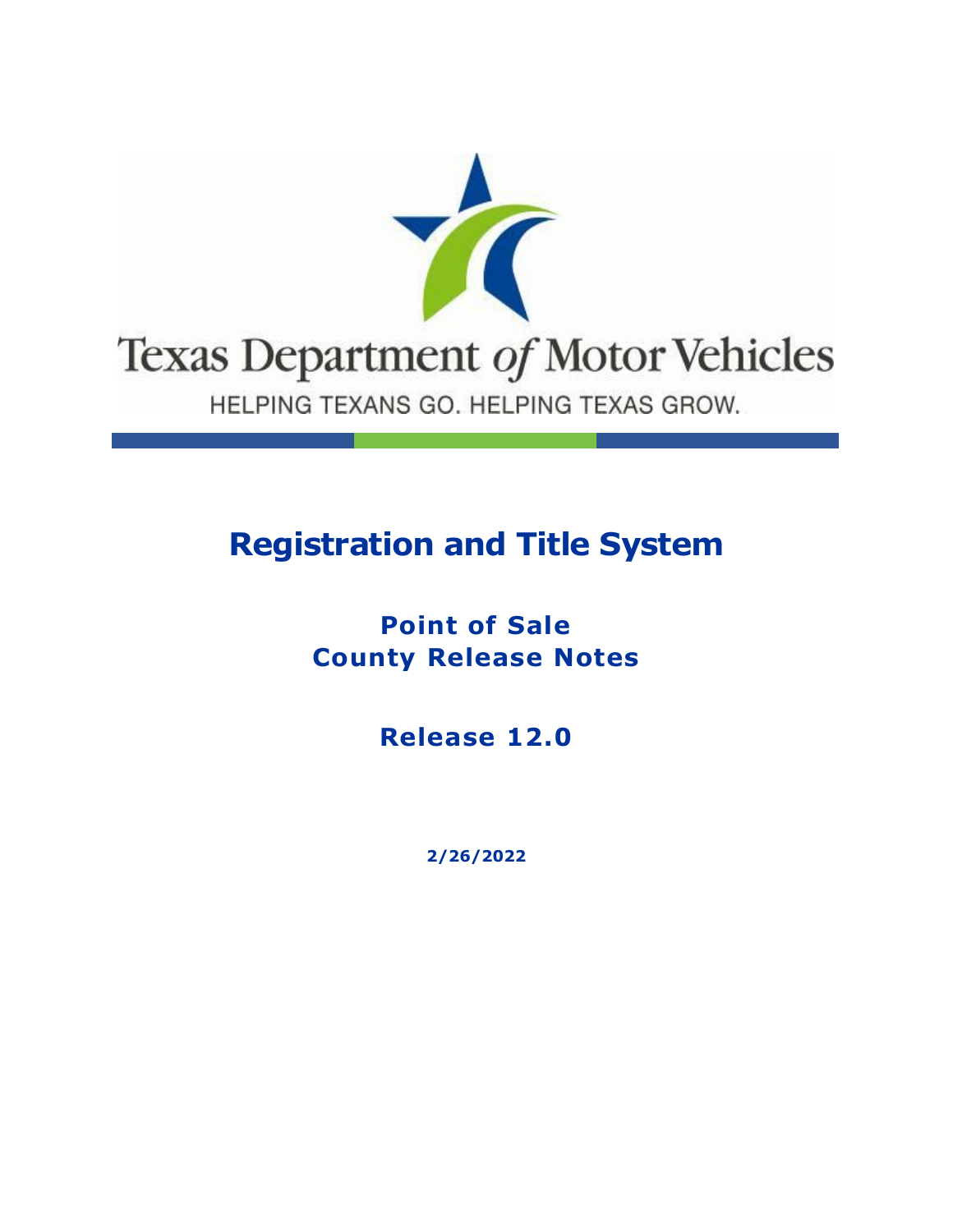

# **Contents**

#### **Table 1: Revision Table**

| <b>Version</b> | <b>Date</b> | <b>Description</b> | <b>Author</b> |
|----------------|-------------|--------------------|---------------|
| 1.0            | 2/26/2022   | Initial document   | DeMar         |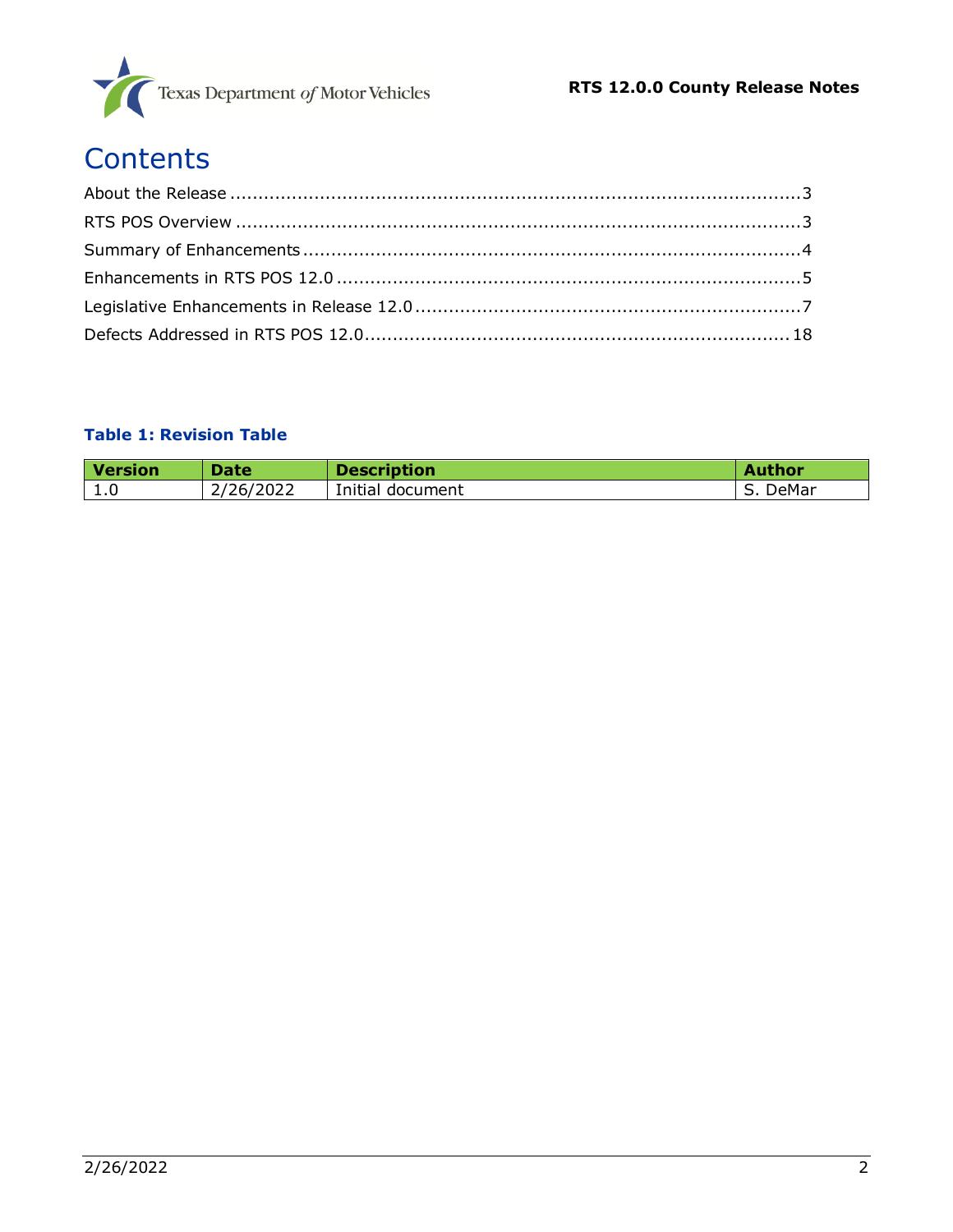

### <span id="page-2-0"></span>About the Release

These Release Notes contain information about new features, enhancements, and reported issues resolved in this release of the Registration and Title System Point of Sale (RTS POS).

Release Notes are located under the **Release Notes & Support** tab on the TAC Hub [\(www.txdmv.gov/tax-assessor-collectors\)](http://www.txdmv.gov/tax-assessor-collectors).

| <b>Webinars &amp; Presentations</b> | Release Notes & Support | Resources | <b>Training</b> | <b>Equipment Guide</b> |  |
|-------------------------------------|-------------------------|-----------|-----------------|------------------------|--|
| RTS Release Notes                   |                         |           |                 |                        |  |
|                                     |                         |           |                 |                        |  |
| > RTS 10.1.0                        |                         |           |                 |                        |  |
| > RTS 9.9.0                         |                         |           |                 |                        |  |
| > RTS 9.8.0                         |                         |           |                 |                        |  |
| > RTS 9.7.0                         |                         |           |                 |                        |  |
| ETS 9.6.2                           |                         |           |                 |                        |  |
| RTS 9.6.1                           |                         |           |                 |                        |  |
| > RTS 9.6.0                         |                         |           |                 |                        |  |
| > RTS 9.5.1                         |                         |           |                 |                        |  |
| > RTS 9.5.0                         |                         |           |                 |                        |  |

## <span id="page-2-1"></span>RTS POS Overview

The refactored RTS POS is a web-based application designed to process vehicle registrations, titles, and temporary permits for Texas motorists. RTS POS provides functions for cash accounting, funds allocations, and a full audit trail along with inventory control for license plates, windshield/plate stickers, and temporary permits.

#### **Getting Help**

When logged in to the RTS POS, you can display reference information about using the RTS POS and get specific application-level help.

- To get application-level help, click **Help** on the page you are viewing
- To see the entire user assistance web site, select **Help** > **User Guide** on the main page menu bar.

#### **Additional Resources**

For additional resources for the RTS POS, see the TAC hub [\(www.txdmv.gov/tax-assessor](http://www.txdmv.gov/tax-assessor-collectors)[collectors\)](http://www.txdmv.gov/tax-assessor-collectors). Open the **Resources** tab, select **Publications & Manuals** | **TAC** | **RTS Support**.

| <b>Publications &amp; Manuals</b>                            |                                                              |  |  |
|--------------------------------------------------------------|--------------------------------------------------------------|--|--|
| Dealers<br><b>Motorists</b>                                  | <b>Motor Carriers</b><br>Other<br>TAC                        |  |  |
| Category                                                     | RTS Support                                                  |  |  |
| D. Tax Assessor-Collectors<br>D InfoXchanges & Presentations | Accessing DTA Files                                          |  |  |
| D. Foreclosure Charts                                        | Adding a Cognos Report User                                  |  |  |
| D. Reference<br>RTS Support                                  | Cognos Report Title & Data Content Job Aid                   |  |  |
| RTS Release Notes                                            | <b>Cognos Reports</b>                                        |  |  |
| <sup>D</sup> Duick Reference<br>D. webAGENT<br>$D$ LMS       | Cognos Reports Crosswalk Table Tent                          |  |  |
|                                                              | Customizable Press Release: Delinquent Transfer Notification |  |  |
|                                                              | Daily Reconciliation Reports Job Aid                         |  |  |
|                                                              | FAQs: Cognos Reporting                                       |  |  |
|                                                              | FAQs: RTS Point of Sale                                      |  |  |
|                                                              | FAOs: RTS Search by Owner                                    |  |  |
|                                                              | How to Print a Cognos Report                                 |  |  |
|                                                              | Job Aid Coonas Reports Length of Availability                |  |  |
|                                                              | lion dies Privative Terr                                     |  |  |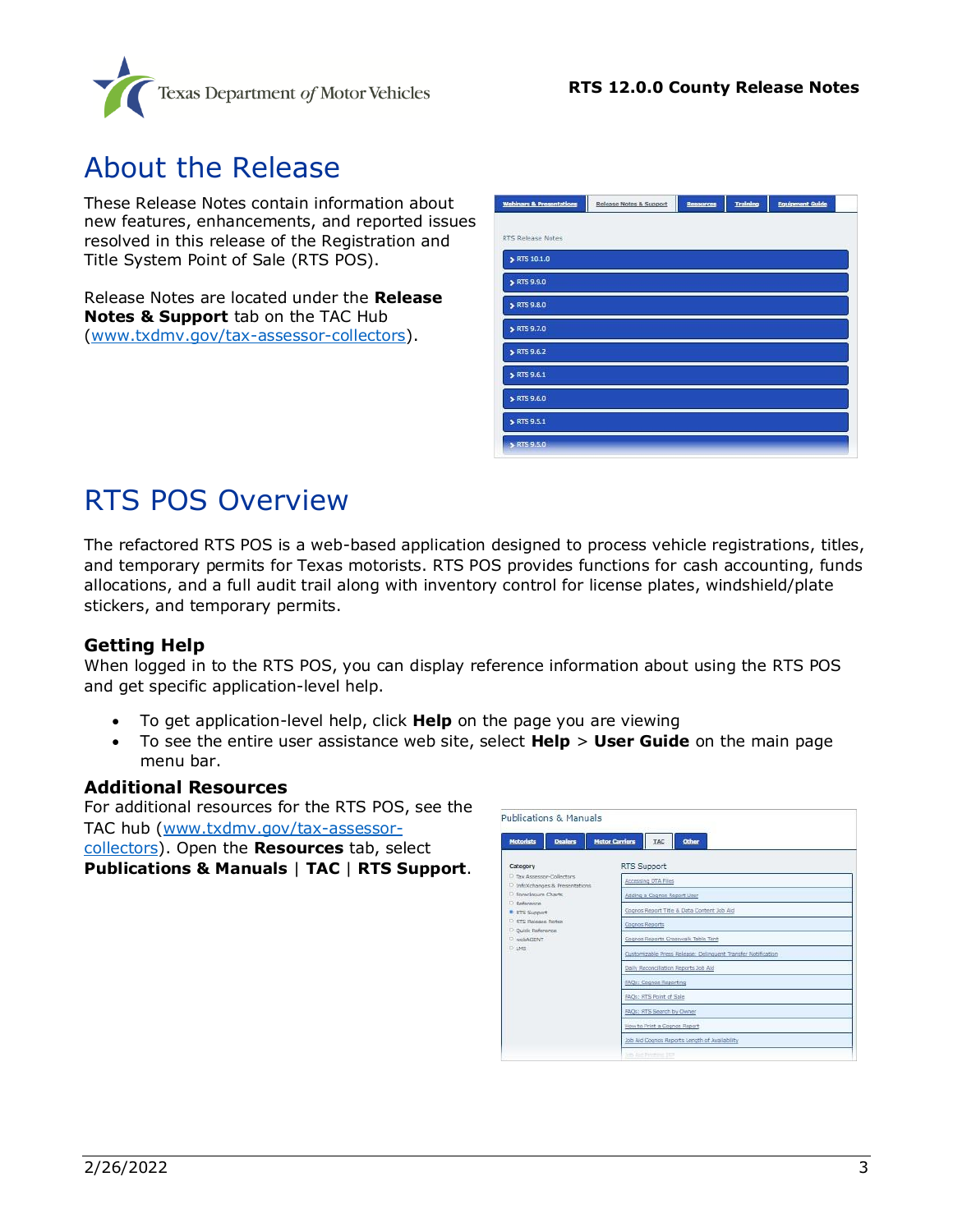## <span id="page-3-0"></span>Summary of Enhancements

| RRTS-16832 | Added Ability to Delete More Than One Disabled Placard in the Same Transaction                                                                        |
|------------|-------------------------------------------------------------------------------------------------------------------------------------------------------|
| RRTS-19657 | Added Ability to Renew More Than One Disabled Placard in the Same Transaction                                                                         |
| RRTS-29462 | Added Love Heart Black Specialty License Plate                                                                                                        |
| RRTS-30198 | Implemented the Electronic Renewal Notice Option (ERNO) to provide delivery<br>options for the registration renewal notice using Texas by Texas (TxT) |
| RRTS-30142 | Added Information to IVTRS about the Human Trafficking Grant Program (HB<br>2633)                                                                     |
| SB 876     | Added the Ability for Willing Counties to Process Title & Registration Transactions                                                                   |

SB 876 Added the Ability for Willing Counties to Process Title & Registration Transactions [on Behalf of Any County \(SB 876\)](#page-6-2)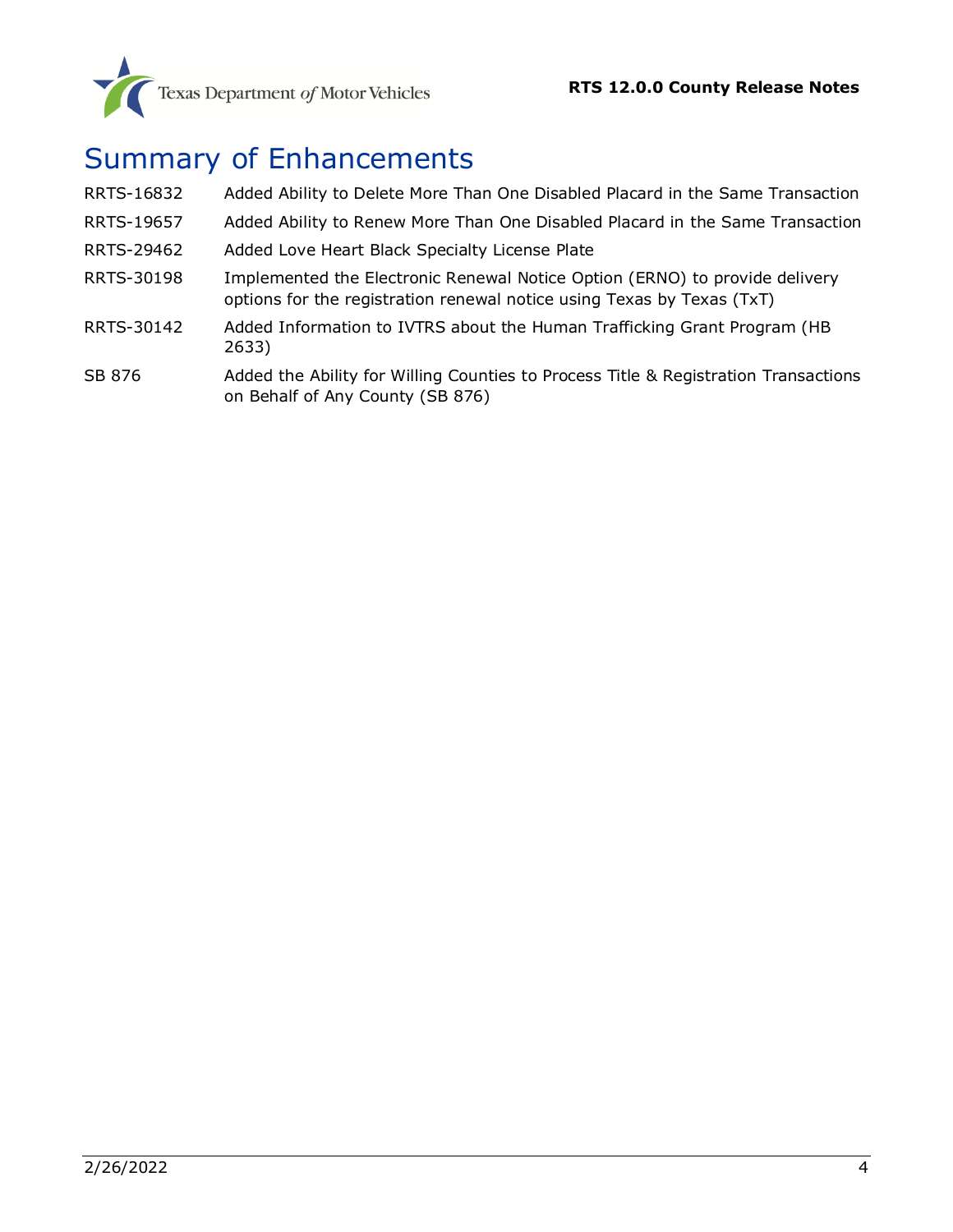

## <span id="page-4-0"></span>Enhancements in RTS POS 12.0

#### <span id="page-4-1"></span>**RRTS-16832 Added Ability to Delete More Than One Disabled Placard in the Same Transaction**

**Previously:** If there is more than one disabled placard assigned, the county is required to delete the placards in separate transactions.

**Change:** Added functionality to delete more than one disabled placard within the same transaction.

#### <span id="page-4-2"></span>**RRTS-19657 Added Ability to Renew More Than One Disabled Placard in the Same Transaction**

**Previously:** If there is more than one disabled placard assigned, the county is required to renew the placards in separate transactions.

**Change:** Added functionality to renew more than one disabled placard within the same transaction.

#### <span id="page-4-3"></span>**RRTS-29462 Added Love Heart Black Specialty License Plate**

The Love Heart Black passenger plate has 7 characters, and the new motorcycle plate has 5 characters (unless personalized with fewer characters).



The Love Heart Black specialty license plate is available for the following Registration Classes.

| 25, 26 | <b>PASSENGER</b>        |
|--------|-------------------------|
| 35, 36 | <b>TRUCK</b>            |
| 20, 22 | MOPED, MOTORCYCLE       |
| 37, 38 | TRAILER, TRAVEL TRAILER |

The Love Heart Black specialty license plate is available in the My Plates program for the terms and prices below:

|                     | One year | <b>Three-year</b> | Five-year |
|---------------------|----------|-------------------|-----------|
| <b>Background</b>   | \$50.00  | \$130.00          | \$175.00  |
| <b>Personalized</b> | \$150.00 | \$400.00          | \$450.00  |
| Freedom             | \$195.00 | \$445.00          | \$495.00  |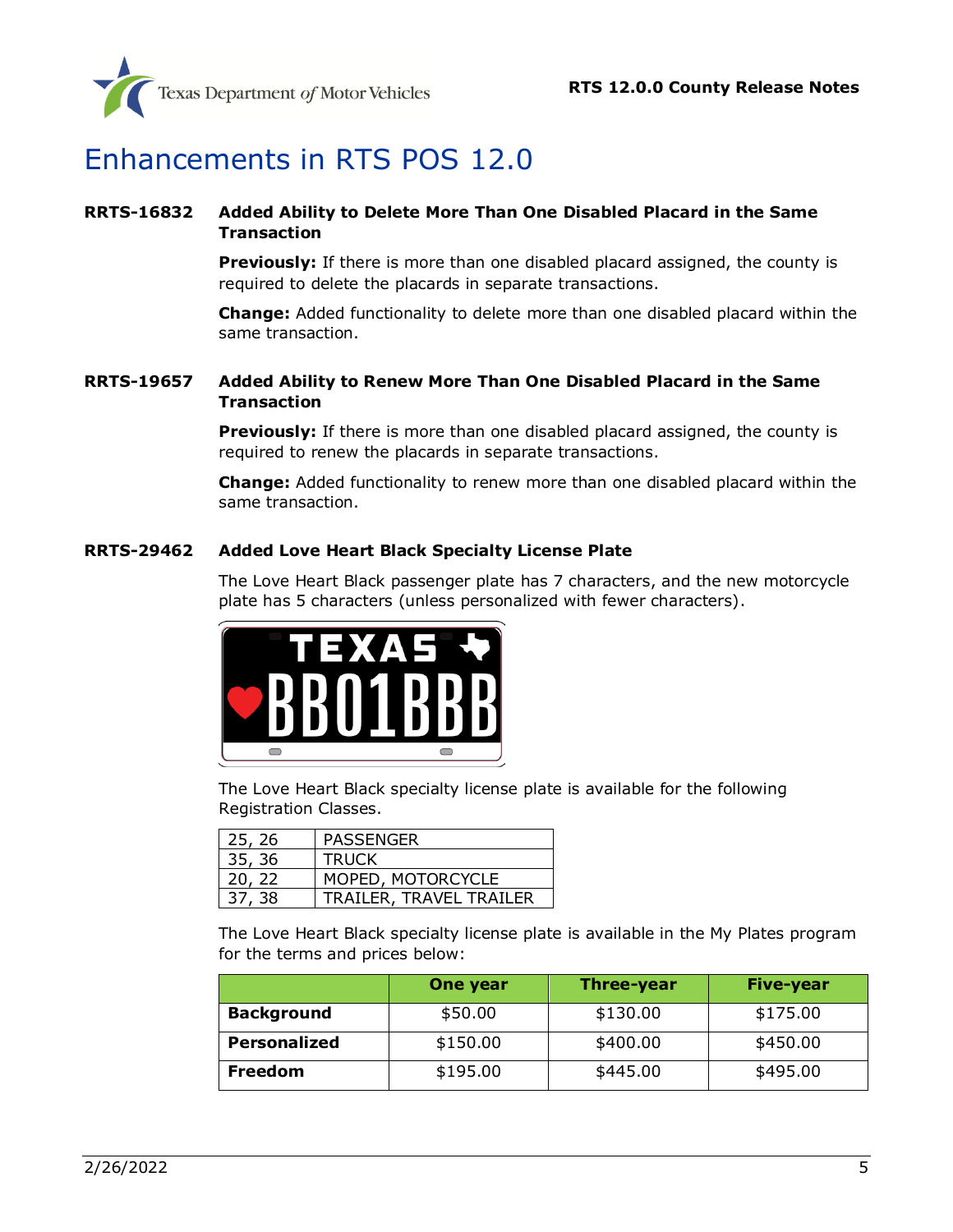

#### <span id="page-5-0"></span>**RRTS-30198 Implemented the Electronic Renewal Notice Option (ERNO) to provide delivery options for the registration renewal notice using Texas by Texas (TxT)**

To save paper and postage costs for TxDMV and the State of Texas, we are implementing the Electronic Renewal Notice Option (ERNO) to provide delivery options for registration renewal notices.

TxT users will see a message "Do you want to go paperless?" during the renewal process flow. TxT users will then be presented with the following options for how they would like to receive their registration renewal notice:

- By USPS Mail (Paper)
- Email (Paperless/Electronically)
- Both (USPS mail and email)

After they have made their selection, and at the time of the next renewal period, TxT users will receive their registration renewal notice based on their delivery option they have selected. If a TxT user selects an option that requires a paper registration renewal notice to be sent via the USPS mail, they will continue to receive the registration renewal notice as they have previously. If the TxT user selects an option that includes the paperless email option, TxT users will be able to download and print their vehicle registration renewal notice, once received. All delivery method options will contain the same information on the registration renewal notice.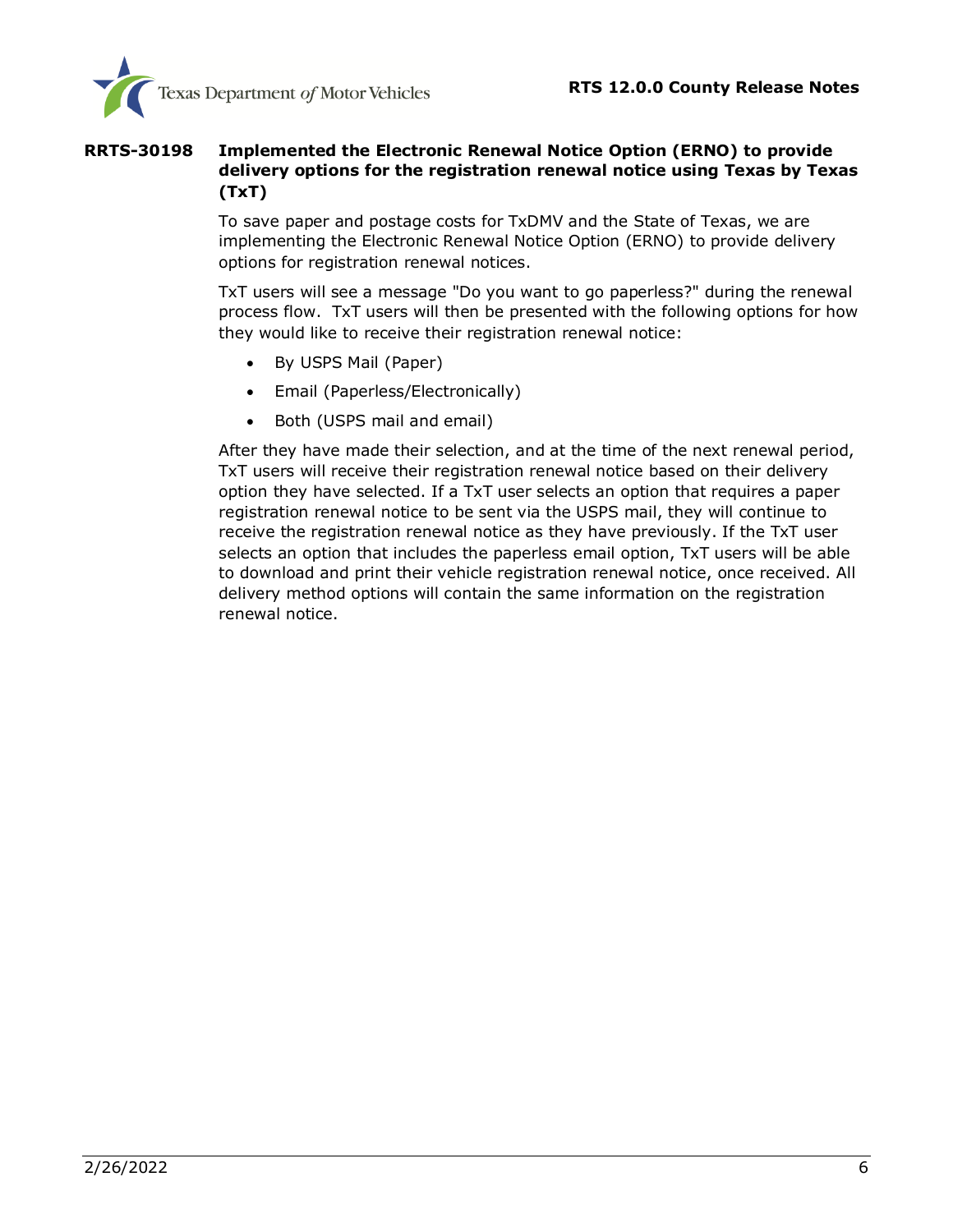

### <span id="page-6-0"></span>Legislative Enhancements in Release 12.0

#### <span id="page-6-1"></span>**RRTS-30142 Added Information to IVTRS about the Human Trafficking Grant Program (HB 2633)**

Added information about the human trafficking grant program and donation opportunity in English and Spanish text. A link is included to redirect an interested customer to the stop human trafficking donation page, to make their contribution.



#### <span id="page-6-2"></span>**SB 876 Added the Ability for Willing Counties to Process Title & Registration Transactions on Behalf of Any County (SB 876)**

As part of SB 876, a county can opt-in as willing to process Title and Registration transactions on behalf of any county, regardless of the purchaser's or owner's county of residence.

**Note:** All counties are initially opted-out from being a willing county upon implementation of the RTS Release 12.0, which will require a county administrator to set the Willing County designation.

Current county security administrators for main county office locations, were set up as a county administrator to allow them access to the Willing County event in RTS. To add or remove a county administrator's access to this event, will require the county to contact the RTS Help Desk.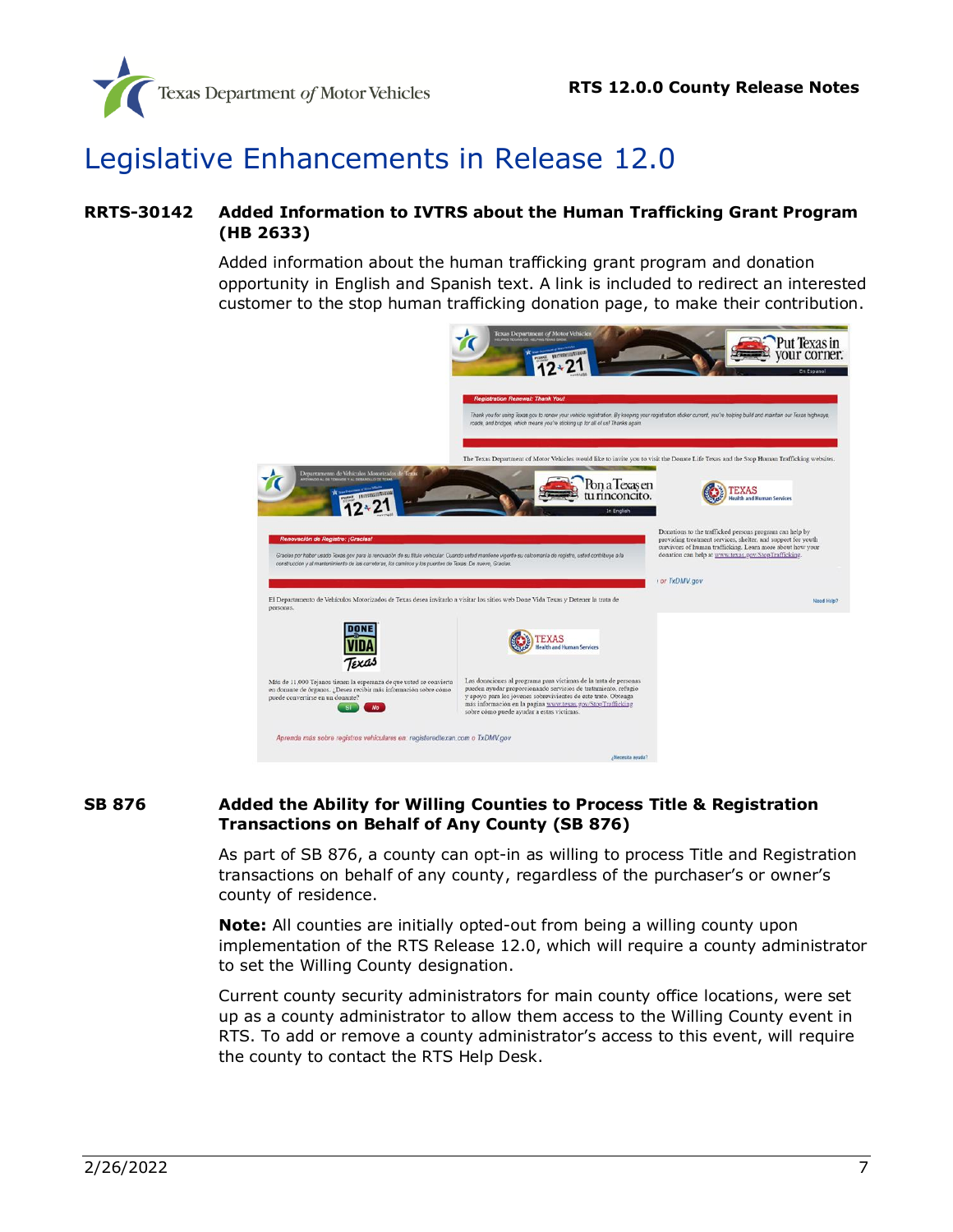

#### **Setting Willing County Designations**

County administrators can designate whether they are willing to process registration renewals, title transactions, or both for any county, by selecting the appropriate designation under **Local Options | Administrative Functions | Willing County Access**. If your county is not willing to process transactions that are not statutorily required, ensure that there is no selection made on the **Willing County Access OPT011** screen.

County administrators can modify their willing county designation at any time and the change takes effect immediately, without requiring a clerk to restart or log on/off their workstations. However, if a clerk has already initiated the processing of a transaction, any change in the willing county designation will not apply to the transaction they are processing.

In addition, transactions that are **Set Aside on the Pending Transaction(s)** screen and subsequently continued using the **Complete Vehicle Transactions** event are not impacted by a change in the county opt-in designation.

#### *To set the Willing County Designations:*

1. Select **Local Options | Administrative Functions | Willing County Access**.



2. Select the transactions your county is willing to process.

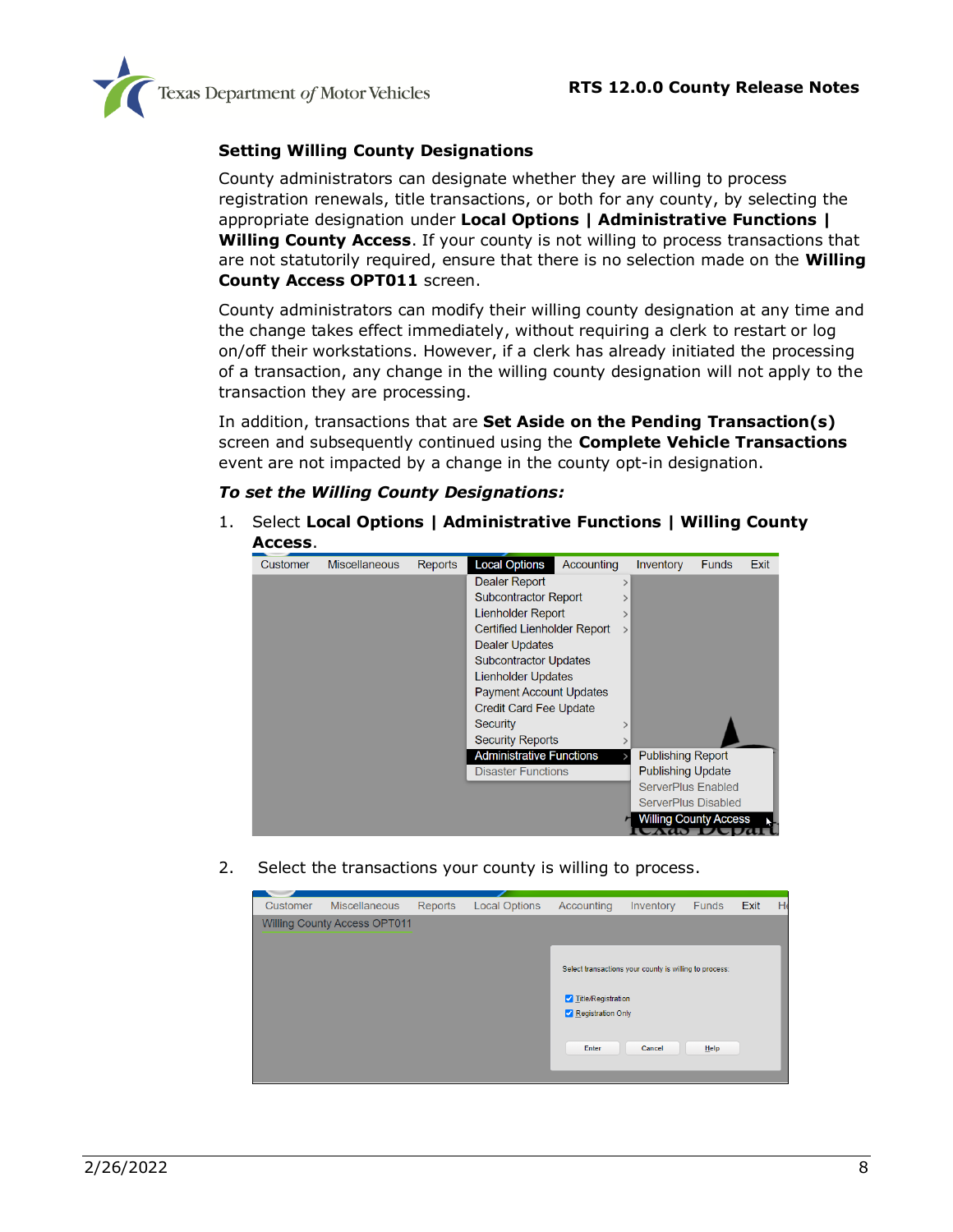

- **Title/Registration** Authorizes the processing of all transactions available under the Title/Registration event and Correct Title Rejection event in RTS and extends to webDEALER transactions.
- **Registration Only** Authorizes the processing of Registration Renewals, Exchanges, Modify Registration - Voluntary Permanent Add'l Weight, and extends to webSUB transactions.
- 3. Press **Enter**.
- 4. Click **OK** to exit.



The designations apply to all workstations associated with the county, including full-service deputies and substations, and extends to webDEALER and webSUB transactions.

#### **Smart Look Up of Address Validation**

To support the need to validate the county of residence, smart look-up technology was added to verify the Renewal Notice Address, the Owner Address, and the Vehicle Location Address in RTS with existing addresses in the United States Postal Service (USPS) database. This look up is performed for Texas addresses only.

The smart look-up technology first validates the full address to determine the associated county. If the county cannot be determined using the full address, the smart look-up uses the city and zip code. If the county cannot be determined using the city and zip code, the smart look-up uses the zip code. If the county cannot be determined, the processing county will be the default. If the smart look-up returns multiple counties, the first county returned from the look-up will be used.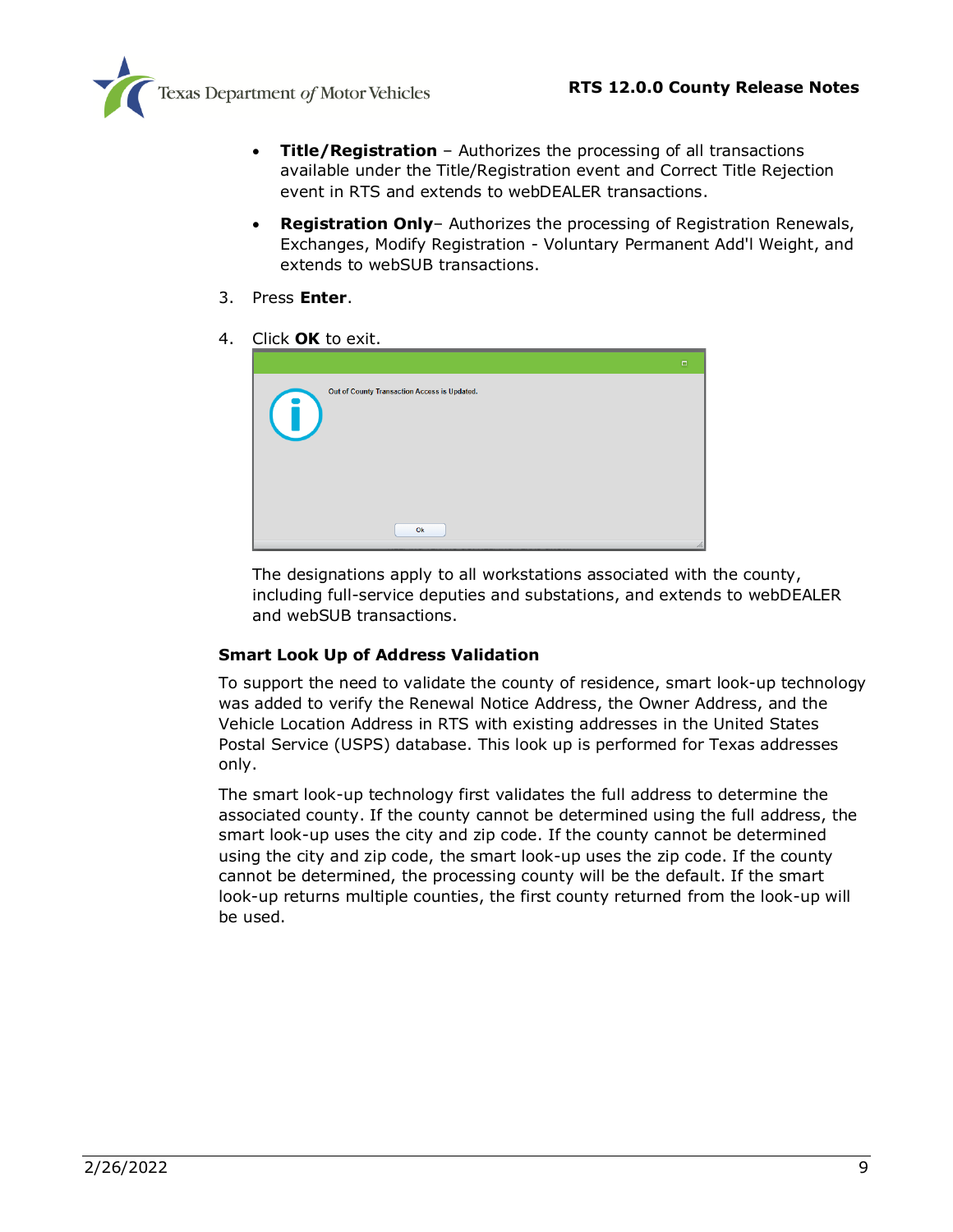

All registration-related transactions, no matter the counties opt-in status, will be directed to the Owner Address REG033 screen to validate the customers address and county of residence. The following message will be displayed:

| RT \$000185                                                                                      | $\Box$ |
|--------------------------------------------------------------------------------------------------|--------|
| YOU MUST GO TO OWNER ADDRESS TO VALIDATE ADDRESS AND COUNTY OF RESIDENCE.<br>$\left( \, \right)$ |        |
| Ok<br>Help                                                                                       |        |

#### **Determine the County of Residence**

The newly added system logic determines and auto-populates the county of residence based on the business rules priority order below:



- **First** –The **Renewal Notice Address** is used, if the address is in Texas and the address is verified, otherwise the system will move to the second step.
- **Second** The **Owner Address** is used, if the address is in Texas and the address is verified, otherwise the system will move to the third step.
- **Third -** If available, the **Vehicle Location Address** is used, if the address is in Texas and the address is verified.
- **Final** –The system will prompt the user to confirm the county of residence based on the business rules above. Select **Yes** to accept the county of residence and continue.

| <b>COUNTY CONFIRM CTL002</b> |                                                                            |             | $\Box$ |
|------------------------------|----------------------------------------------------------------------------|-------------|--------|
| (2)                          | Verify county name:<br><b>County No: 227</b><br><b>County Name: TRAVIS</b> |             |        |
|                              | $\mathbb{P}$                                                               | Yes<br>$No$ | 14     |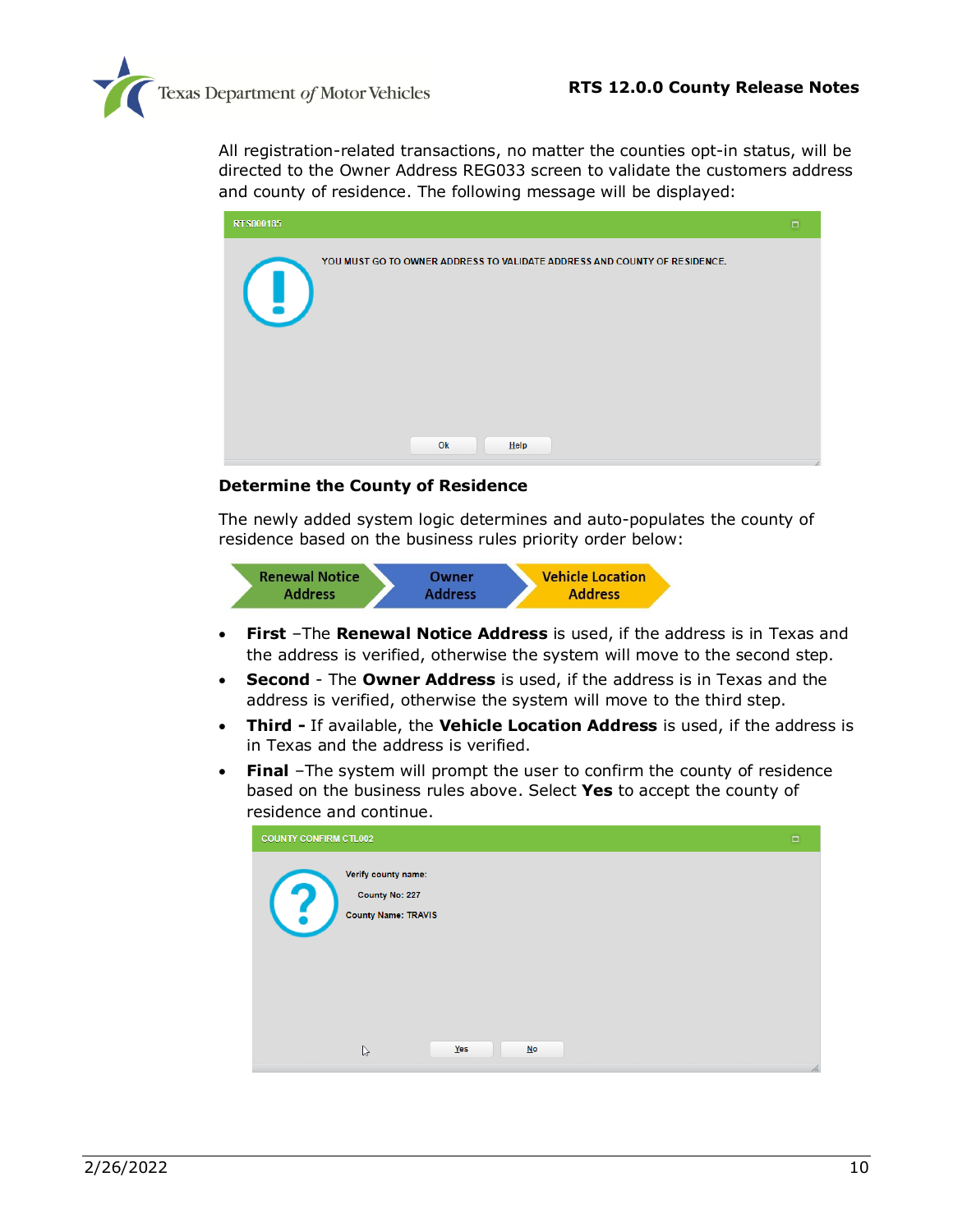

Select **No** to return to the Owner Entry TTL007 or Owner Address REG033 screens. Once returned to the previous screen, the County of Residence field will be enabled and may be updated, if necessary. If the county of residence is modified on the Owner Entry TTL007 or Owner Address REG033 screens, the Transaction Authorization CTL003 screen will require a supervisor's username and password, which must be entered to continue with the transaction.



If no Texas address has been entered on the Owner Entry TTL007 or Owner Address REG033 screens, the system will default the county of residence to the processing county and prompt the following message:

| <b>COUNTY CONFIRM CTL002</b>                         | $\Box$   |
|------------------------------------------------------|----------|
| No Texas Address. Are you sure?<br>$\left( 3\right)$ |          |
| Yes<br>$No$                                          | $\angle$ |

Select **Yes** to continue and confirm the county on the County Confirm CTL002 screen and then subsequently enter the supervisor's username and password on the Transaction Authorization CTL003 screen. Select **No** to return to the Owner Entry TTL007 or Owner Address REG033 screens.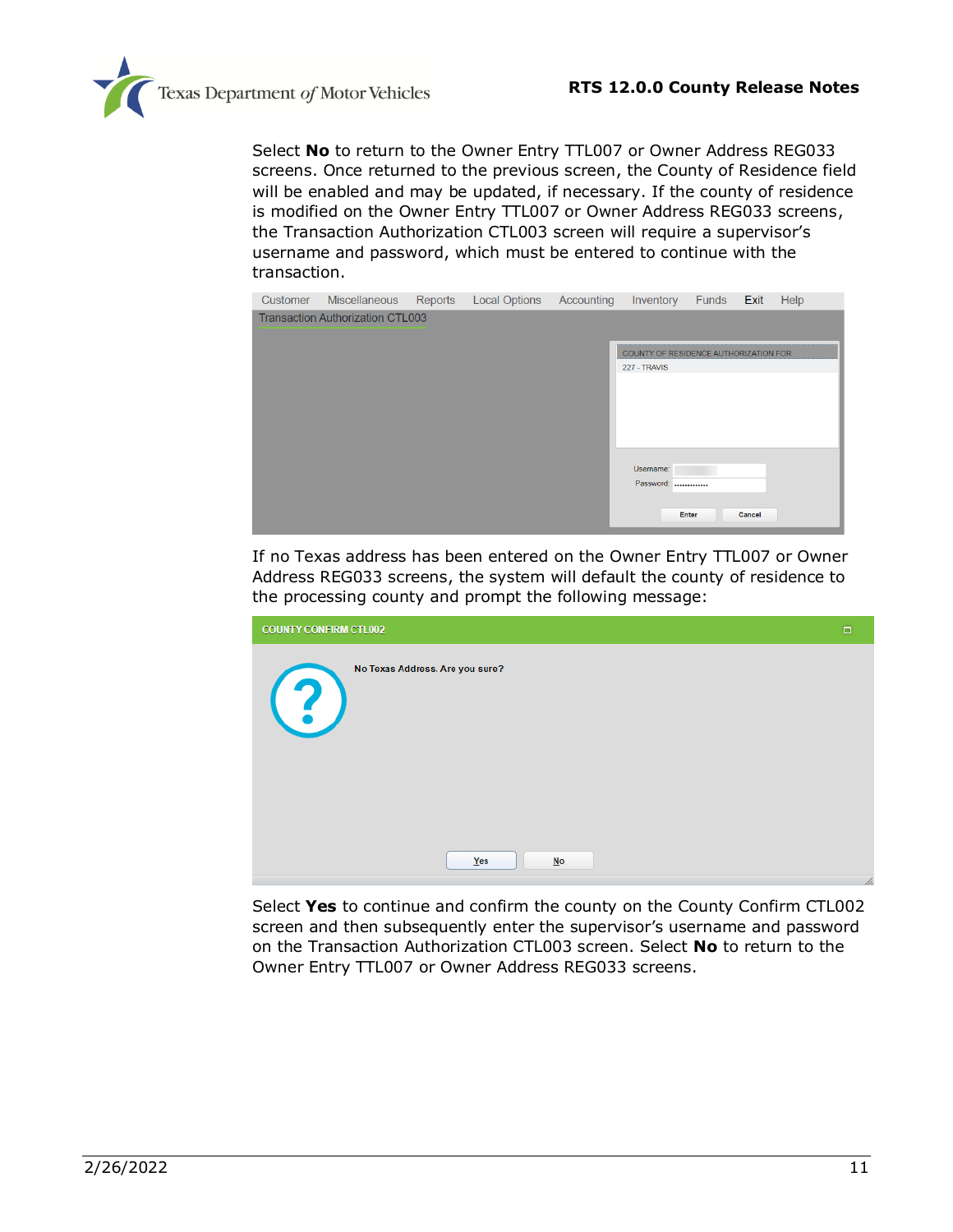

#### **Validate Out of County Transactions**

A newly added validation verifies if the county is authorized to complete the transaction when processing Title and Registration transactions. If the processing county does not match either the purchaser's county of residence, dealer/seller, or lienholder county and the processing county did not opt-in to be willing to process transactions for another county, the clerk is prompted with the following error message in RTS:

| <b>非RTS000183</b> |                                                                                                                      | $\Box$ |
|-------------------|----------------------------------------------------------------------------------------------------------------------|--------|
| $\mathbf{u}$      | YOUR COUNTY HAS NOT BEEN DESIGNATED TO PROCESS THIS TRANSACTION. PLEASE CONTACT YOUR<br><b>COUNTY ADMINISTRATOR.</b> |        |
|                   | Ok<br>Help                                                                                                           |        |

System validations of the following statutorily required counties is based on data elements within the transaction compared to the processing county when they are available.

- Purchaser county is determined from the county of residence using the address validation logic described above.
- Dealer county is determined from the address associated to the Texas dealer's license number.
- Seller county is determined from the previous Texas owner's county of residence when a previous Texas record exists, and Texas ownership evidence is surrendered with the transaction. If a previous Texas record does not exist, the transaction is Registration Purposes Only, non-titled, record is not applicable, or Texas ownership evidence is not surrendered for the Texas record, such as an out-of-state title, foreclosure lien documents, bonded title, etc., then the seller's county will not be determined or compared against the processing county.
- Lienholder county is determined from the address associated to the lienholder, when a lien exists.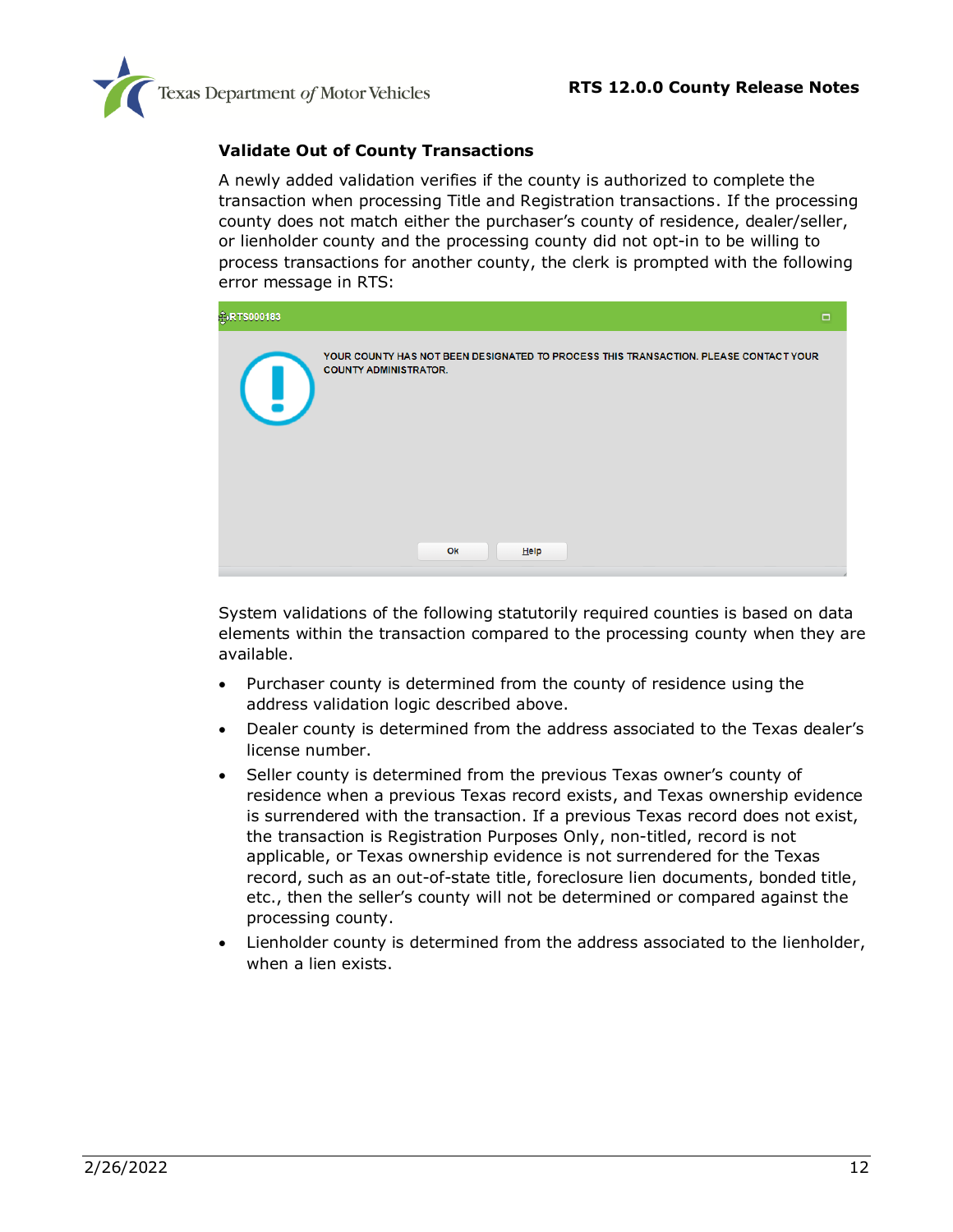

All receipts from title and registration transactions will display the Processing County and the Resident County.

| REGISTRATION RENEWAL RECEIPT                                                                                    |                                                                                          |                                                                                             |
|-----------------------------------------------------------------------------------------------------------------|------------------------------------------------------------------------------------------|---------------------------------------------------------------------------------------------|
| PROCESSING COUNTY: ANDREWS<br>RESIDENT COUNTY: WILLIAMSON<br>PLATE NO: 88902P<br>DOCUMENT NO: 07742844531104154 | TAC NAME: ROBIN HARPER<br>DATE: 12/14/2021<br>TIME: 02:27PM<br>EMPLOYEE ID: AKOUL-C      | EFFECTIVE DATE: 01/01/2022<br>EXPIRATION DATE: 12/2022<br>TRANSACTION ID: 00220044542142716 |
| OWNER NAME AND ADDRESS<br><b>MARY SATU</b><br>SECOND ST<br>AUSTIN, TX 78717                                     |                                                                                          |                                                                                             |
|                                                                                                                 | REGISTRATION CLASS: TRAILER<br>PLATE TYPE: TRLR PLT<br>ORGANIZATION:<br>STICKER TYPE: US |                                                                                             |
| PREVIOUS PLATE NO: 88902P<br>VEHICLE IDENTIFICATION NO: BB7784040901BC                                          |                                                                                          | VEHICLE CLASSIFICATION: TRLR                                                                |

#### **Fee Distribution Changes**

The system will assess the title fee based on the purchaser's county of residence for all title applications with a transaction date of 3/1/22 and later on the Title Types TTL002 screen. Any title applications with a transaction date prior to 3/1/22 the system will continue to assess the title fee based on the processing county.

Registration fees are determined based on the county of residence for transactions the county is willing to process and are not otherwise statutorily required to process. The processing county retains the county portion of the Processing & Handling fee and remits other applicable fees. The county of residence receives credit for applicable registration-related fees. Registration fees are determined based on the processing county for all transactions the county is statutorily required to process.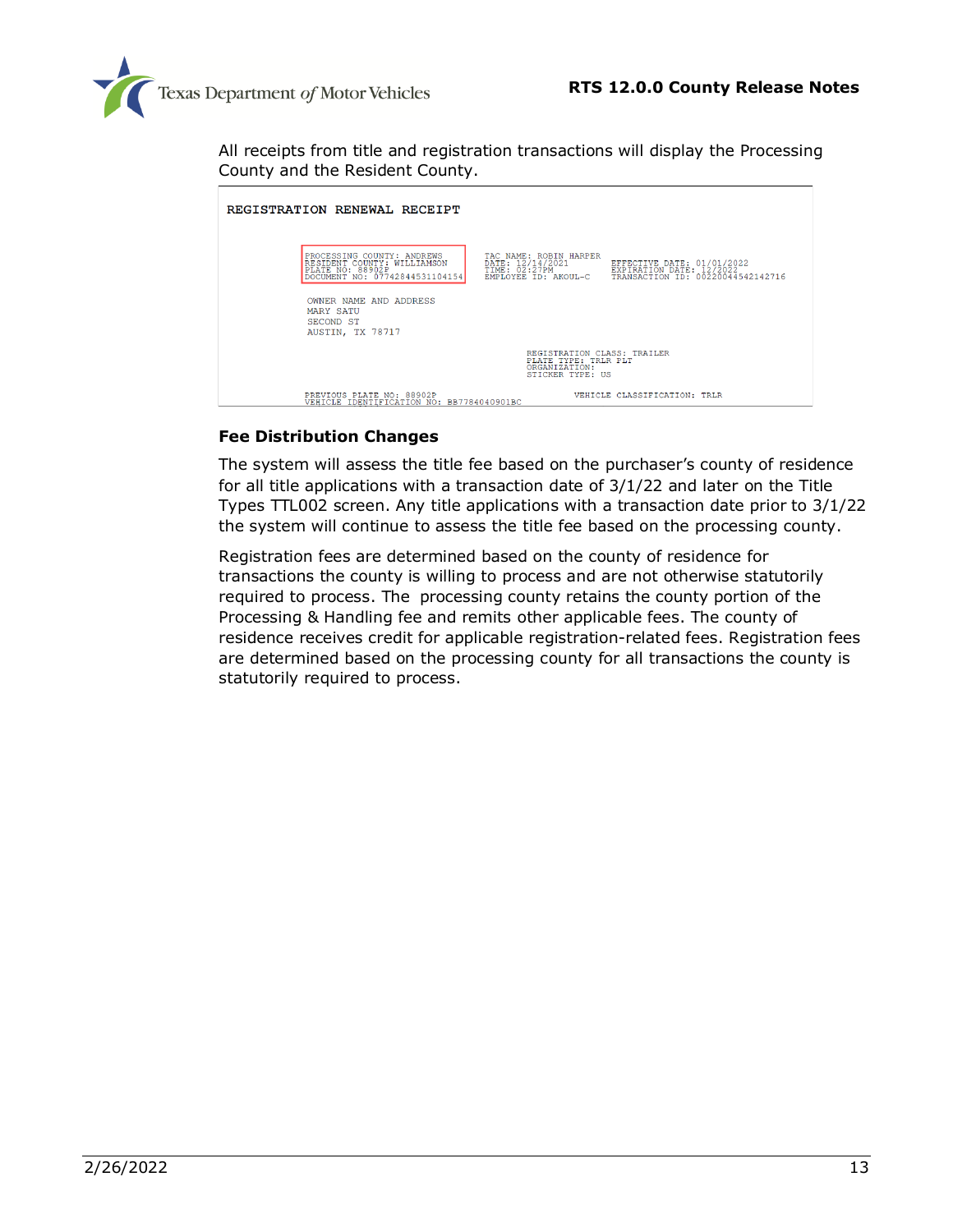

#### **Changes to Reports**

• **Funds Remittance Report:** This report will provide out of county fee and credit amounts for willing county transactions.

A county will see the OUTOFCNTY-FEE total on their report when the county has processed transactions on behalf of another county. This represents the total amount that is remitted to the state by the processing county. A county will see the OUTOFCNTY-CRDT total on their report when another county has processed transactions on their behalf. This represents the total credit amount the county will receive through RTS.

|                                                                                                      | Texas Department of Motor Vehicles |                                                                                                                      |                                                                                            |                      | Registration         |
|------------------------------------------------------------------------------------------------------|------------------------------------|----------------------------------------------------------------------------------------------------------------------|--------------------------------------------------------------------------------------------|----------------------|----------------------|
| <b>RTS.FIN.002</b>                                                                                   |                                    |                                                                                                                      | <b>FUNDS REMITTANCE REPORT</b><br>For: 02/21/2022 - 02/21/2022<br><b>Short Week Report</b> |                      |                      |
| 02/21/2022<br><b>Start Date:</b><br><b>End Date:</b><br>02/21/2022<br>** DO NOT PAY ON THIS REPORT** |                                    | Office:<br><b>Funds Type:</b><br>This report represents revenues earned during 02/21/2022 - 02/21/2022 short week ** | 094 - GUADALUPE<br>All                                                                     |                      |                      |
|                                                                                                      |                                    | Funds Remittance Amounts - Monday Registration                                                                       |                                                                                            |                      | <b>TxDMV Amts</b>    |
| <b>Funds Report Date</b>                                                                             | <b>Funds Category</b>              | Funds Remittance Amount (\$)                                                                                         | County Amount (\$)                                                                         | Due Date: 03/01/2022 | Due Date: 04/01/2022 |
|                                                                                                      | <b>AUTOMATION FEE</b>              | 3.50                                                                                                                 | 0.00                                                                                       | 3.50                 | 0.00                 |
|                                                                                                      | <b>BUYERS TAG</b>                  | 5.00                                                                                                                 | 0.00                                                                                       | 0.00                 | 5.00                 |
|                                                                                                      | <b>CHILD SAFETY FD</b>             | 750                                                                                                                  | 7.50                                                                                       | 0.00                 | 0.00                 |
|                                                                                                      | COR&B FUND                         | 298.25                                                                                                               | 298.25                                                                                     | 0.00                 | 0.00                 |
|                                                                                                      | <b>INSP TCEQ-1</b>                 | 10.00                                                                                                                | 0.00                                                                                       | 10.00                | 0.00                 |
|                                                                                                      | <b>INSP TXMBLTY-1</b>              | 17.50                                                                                                                | 0.00                                                                                       | 17.50                | 0.00                 |
|                                                                                                      | <b>INSP TXONLNE-1</b>              | 10.00                                                                                                                | 0.00                                                                                       | 10.00                | 0.00                 |
|                                                                                                      | OPT RD & B FEE                     | 50.00                                                                                                                | 50.00                                                                                      | 0.00                 | 0.00                 |
| 02/26/2022                                                                                           | <b>OUTOFCNTY-CRDT</b>              | (56.50)                                                                                                              | 0.00                                                                                       | (56.50)              | 0.00                 |
|                                                                                                      | <b>OUTOFCNTY-FEE</b>               | 125.25                                                                                                               | 0.00                                                                                       | 125.25               | 0.00                 |

The OutofCounty Amounts section of this report will provide the transaction details and registration-related fees that represent the Out of County Fee and Credit totals. This section will group the transactions in order by Transaction Code, Processing County, and Resident County in alphabetical order.

|                         | <b>OutOfCounty Amounts</b> |                        |                              |                                       |             |          |  |
|-------------------------|----------------------------|------------------------|------------------------------|---------------------------------------|-------------|----------|--|
| <b>Transaction Code</b> | <b>Processing County</b>   | <b>Resident County</b> | <b>Transaction ID</b>        | <b>Description</b>                    | Amount (\$) |          |  |
|                         |                            |                        |                              | <b>CHILD SAFETY FUND</b>              | (51.50)     |          |  |
| <b>NONTTL</b>           | <b>FLOYD</b>               | <b>GUADALUPE</b>       | 07740044611101130            | CNTY ROAD BRIDGE ADD-ON FEE           |             |          |  |
|                         |                            |                        | <b>P&amp;H PLATE STICKER</b> |                                       |             | (545.00) |  |
| <b>RENEW</b>            | <b>GUADALUPE</b>           | <b>GREGG</b>           | 09425044611132542            | CNTY ROAD BRIDGE ADD-ON FEE           | \$9.00      |          |  |
|                         |                            |                        |                              | <b>P&amp;H WINDSHIELD STICKER</b>     | \$54.00     |          |  |
|                         |                            |                        |                              | <b>CHILD SAFETY FUND</b>              | \$1.50      |          |  |
| <b>TITLE</b>            | <b>GUADALUPE</b>           | <b>TRAVIS</b>          | 09425044611133115            | CNTY ROAD BRIDGE ADD-ON FEE           | \$10.00     |          |  |
|                         |                            |                        |                              | <b>P&amp;H WINDSHIELD STICKER</b>     | \$50.75     |          |  |
|                         |                            |                        |                              | <b>GUADALUPE Out of County Fee</b>    | \$125.25    |          |  |
|                         |                            |                        |                              | <b>GUADALUPE Out of County Credit</b> | (556.50)    |          |  |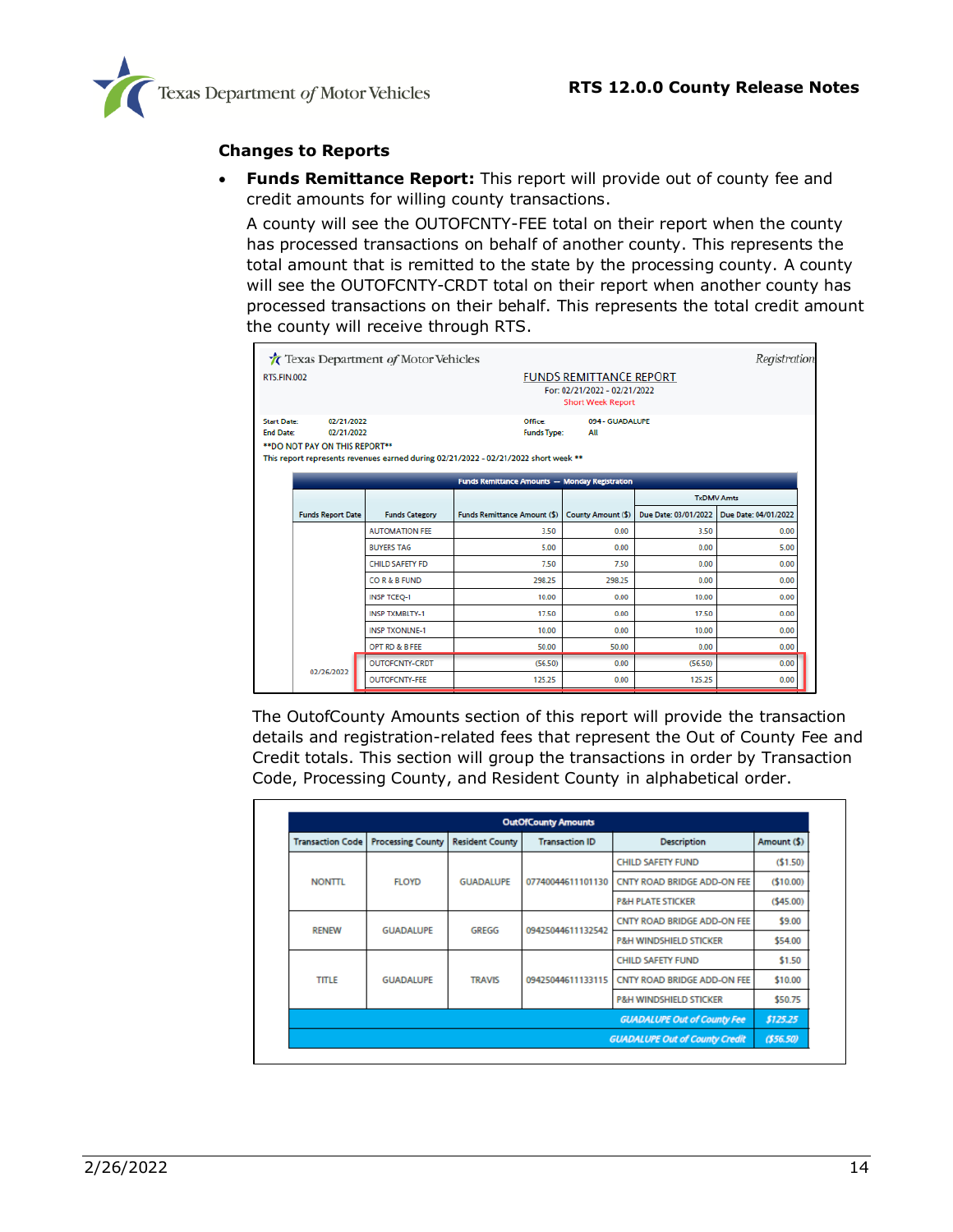

• **Week/Month to Date Fees Report**: This report will include willing county transactions that were included on the Funds Remittance Report. A new EXTERNAL SOURCE – OUTOFCOUNTY section will be displayed if the county received an OUTOFCNTY-CREDIT. This section will provide the details of the credit by Account Item, total amount collected, and quantity.

|  | <b>EXTERNAL SOURCE - OUTOFCOUNTY</b> |                                              | <b>REGISTRATION CHILD SAFETY FUND</b> | (1.50)  |      | (1.50)  |      |  |
|--|--------------------------------------|----------------------------------------------|---------------------------------------|---------|------|---------|------|--|
|  |                                      |                                              | CNTY ROAD BRIDGE ADD-ON FEE           | (10.00) |      | (10.00) |      |  |
|  |                                      |                                              | <b>OUTOFCOUNTY CREDIT</b>             | 56.50   | $-3$ | 56.50   | $-3$ |  |
|  |                                      |                                              | <b>P&amp;H PLATE STICKER</b>          | (45.00) |      | (45.00) |      |  |
|  |                                      |                                              | <b>Total - REGISTRATION</b>           | 0.00    |      | 0.00    |      |  |
|  |                                      | <b>Total - EXTERNAL SOURCE - OUTOFCOUNTY</b> | 0.00                                  |         | 0.00 |         |      |  |

All transactions processed by the county will continue to reflect the fees collected in the Internal Collections section of this report, including transactions that were processed for another county.

• **Out of County Sales Tax Report**: This report reflects willing county transactions where sales tax related fees were collected. A county will see sales tax related fees associated with title transactions they processed for another county and those processed by another county on their behalf. The report groups transactions by the Resident County associated to the transactions and totals the amount collected by the Processing County.

|                                                                                              | <b>T</b> Texas Department of Motor Vehicles | Registration and Title System Report |                   |  |  |  |
|----------------------------------------------------------------------------------------------|---------------------------------------------|--------------------------------------|-------------------|--|--|--|
| <b>RTS.FIN.0023</b><br><b>OUT OF COUNTY SALES TAX REPORT</b><br>For: 02/01/2022 - 02/02/2022 |                                             |                                      |                   |  |  |  |
| <b>Resident County</b>                                                                       | <b>Processing County</b>                    | Sales Tax Fee                        | <b>Total Fees</b> |  |  |  |
| <b>WILLIAMSON</b>                                                                            | <b>FLOYD</b>                                | \$187.50                             | \$187.50          |  |  |  |
|                                                                                              | <b>WILLIAMSON - Total</b>                   | \$187.50                             | \$187.50          |  |  |  |
|                                                                                              | <b>Overall Total</b>                        | \$187.50                             | \$187.50          |  |  |  |
|                                                                                              |                                             |                                      |                   |  |  |  |

If any of the transactions contain Sales Tax Emission Fees or Sales Tax Penalty Fees, then those columns and applicable totals will display on the report.

| <b>Resident County</b> |                        | <b>Processing County   Sales Tax Emission Fee 1%   Sales Tax Emissions Fee  </b> |        | Sales Tax Fee  | Sales Tax Penalty Fee | <b>Total Fees</b> |
|------------------------|------------------------|----------------------------------------------------------------------------------|--------|----------------|-----------------------|-------------------|
|                        | <b>IEFFERSON</b>       | \$0.00                                                                           | \$0.00 | \$187.50       | \$0.00                | \$187.50          |
| <b>ANDREWS</b>         | <b>ANDREWS - Total</b> | \$0.00                                                                           | \$0.00 | \$187.50       | \$0.00                | \$187.50          |
|                        | <b>CLOVID</b>          | <b>COLOR</b>                                                                     | 5000   | <b>CANT ON</b> | <b>COLOR</b>          | <b>CARLOS</b>     |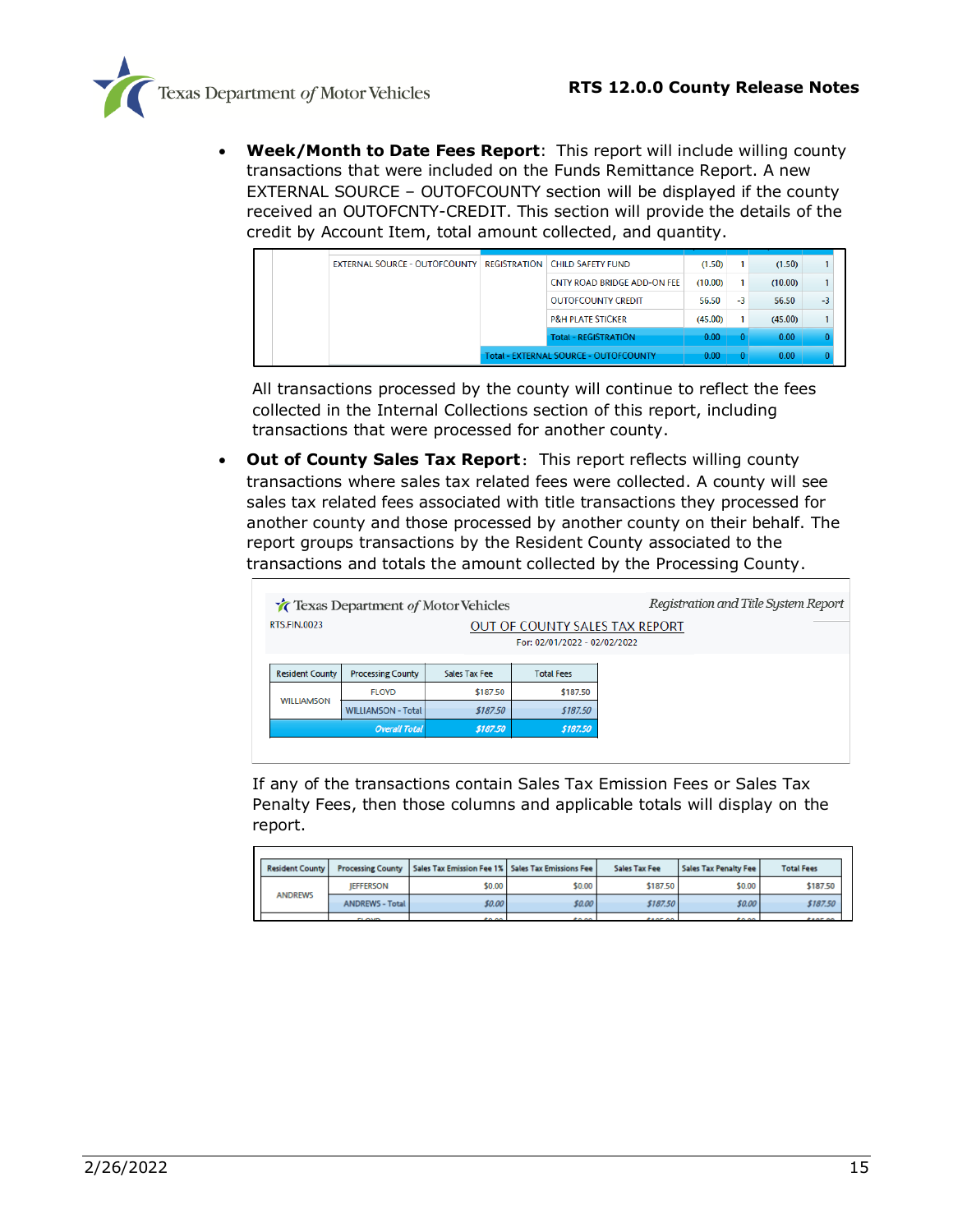

• **Vehicles Sold by Dealer Report:** Counties can run this report statewide to see all title transactions that have been processed by a dealer located in their county.

| Texas Department of Motor Vehicles                                                                        |                                                                                                                                                                                                    | Registration and Title System Report |
|-----------------------------------------------------------------------------------------------------------|----------------------------------------------------------------------------------------------------------------------------------------------------------------------------------------------------|--------------------------------------|
| RTS.TTL.003                                                                                               | <b>VEHICLES SOLD BY DEALER REPORT</b>                                                                                                                                                              |                                      |
| Transaction Date<br>Sales Tax Date                                                                        | Select Processing County                                                                                                                                                                           | Dealer GDN                           |
| Select Transaction Start Date<br>Feb 18, 2022<br>⊞ -<br>Select Transaction End Date<br>Feb 18, 2022<br>■- | 001 - ANDERSON<br>002 - ANDREWS<br>003 - ANGELINA<br>004 - ARANSAS<br>005 - ARCHER<br>006 - ARMSTRONG<br>007 - ATASCOSA<br>$008 - \text{AUSTIN}$<br>009 - BAILEY<br>010 - BANDERA<br>011 - BASTROP |                                      |
|                                                                                                           | Select all Deselect all                                                                                                                                                                            |                                      |

#### **webSUB Transactions**

The willing county designation established by a county administrator will take effect immediately and extend to subcontractors (limited-service deputy) that utilizes webSUB. If a limited-service deputy has contracts with multiple counties, the Processing County would default to the primary county that initially set up the webSUB account. If the primary county is not a willing county, then the system will check to see if the secondary county has designated themselves as a willing county.

If a webSUB user is not associated to a willing county, they will not be allowed to process registration renewal transactions for customers not associated with their county of residence. An error message will appear referring the subcontractor to contact the county. Changes to a county's willing designation in RTS will need to be provided to those limited-service deputies that are set up through the county using webSUB.

When viewing batch details, generating reports, or exporting data to Excel in webSUB, additional information was added to identify the county of residence for those transactions processed on behalf of another county.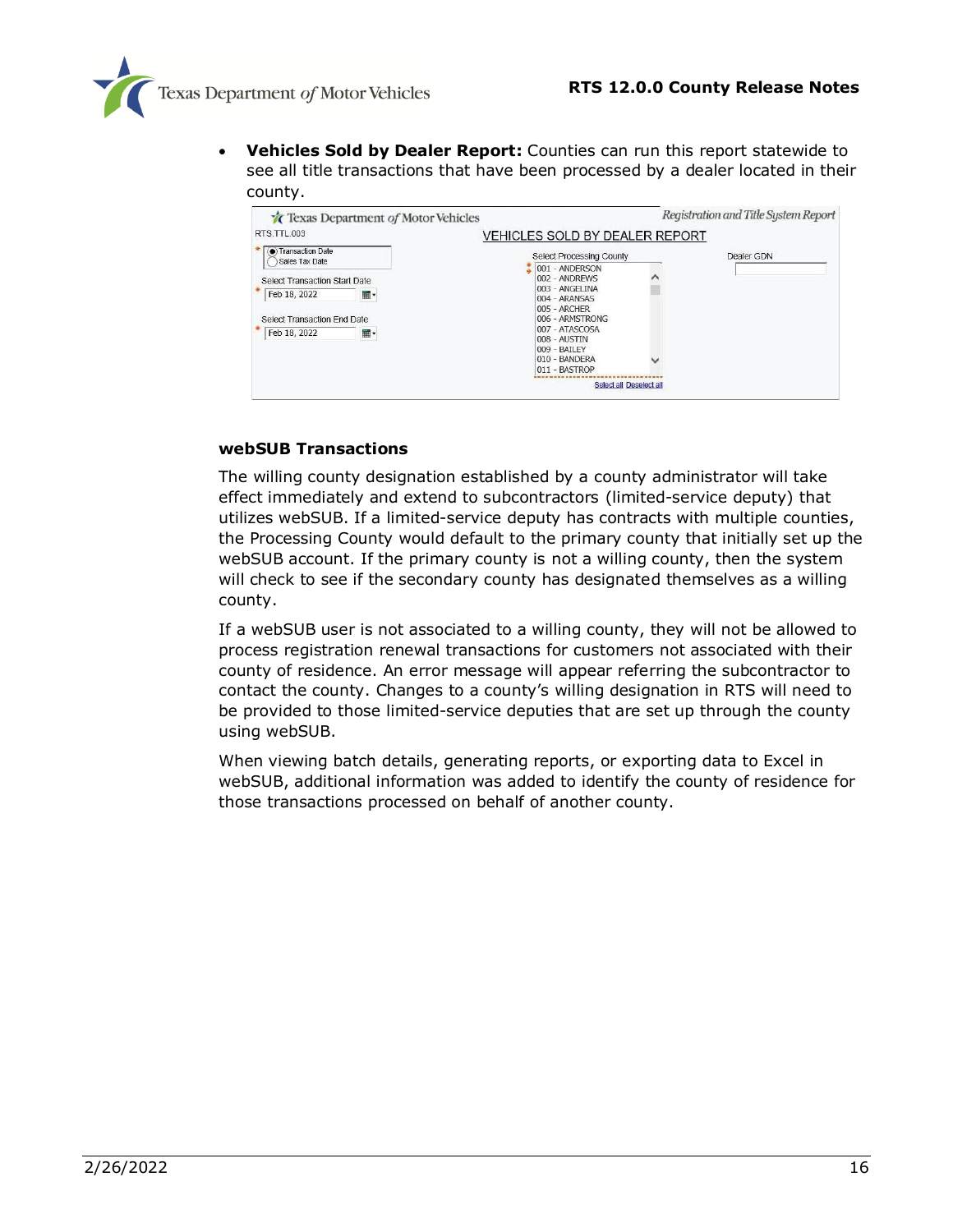

#### **Transaction**

| <b>web</b> i                                                                                                 |                                                                                | -Logged in as<br><b>User Name:</b><br>Location: Floyd Administration Workstation: 100                                                                                                       |                                                             |
|--------------------------------------------------------------------------------------------------------------|--------------------------------------------------------------------------------|---------------------------------------------------------------------------------------------------------------------------------------------------------------------------------------------|-------------------------------------------------------------|
|                                                                                                              | <b>Renewal Transaction Record</b>                                              |                                                                                                                                                                                             |                                                             |
| County: FLOYD                                                                                                |                                                                                | Batch #262017 Renewal Date/Time: 02/22/2022 11:24 AM                                                                                                                                        |                                                             |
| Plate: FMC<br>Plate Type:<br>VIN:<br>Model Year: 2015<br>Make/Model: FORD / F35<br>Expiration Date: 2 / 2022 | <b>Vehicle Information</b><br><b>PSP</b><br>Document Number: 28695344394012454 | <b>Fees Due</b><br><b>WINDSHIELD STICKER</b><br><b>REG FEE-DPS</b><br>CNTY ROAD BRIDGE ADD-ON FEE<br>CHILD SAFETY FUND<br>PROCESSING AND HANDLING FEE<br><b>INSPECTION FEE-1YR</b><br>Total | 110.00<br>1.00<br>10.00<br>1.50<br>4.75<br>7.50<br>\$134.75 |
|                                                                                                              |                                                                                | <b>Transaction Information</b>                                                                                                                                                              |                                                             |
| Location Name:<br>New Plate Issued:                                                                          | New Expiration Date: 2/2023<br><b>HARRIS</b><br>County:                        | Insurance Verification: Manual<br>RTS Transaction ID:<br>Search Entry Type: Keyboard<br>Renewal User Name:<br>Print Qtv: 1                                                                  |                                                             |
|                                                                                                              |                                                                                | Cancel                                                                                                                                                                                      |                                                             |

#### **Batch**

|                | — Logged in as-<br><b>Web</b> SU<br>Workstation: 100<br><b>User Name:</b><br>Location: |             |                         |                             |                                                         |                 |                 |                        |                          |                       |
|----------------|----------------------------------------------------------------------------------------|-------------|-------------------------|-----------------------------|---------------------------------------------------------|-----------------|-----------------|------------------------|--------------------------|-----------------------|
|                | <b>Batch Detail</b>                                                                    |             |                         |                             |                                                         |                 |                 |                        |                          |                       |
|                | County: FLOYD                                                                          |             |                         |                             |                                                         |                 |                 |                        |                          |                       |
|                | <b>Batch ID: 262006</b>                                                                |             | <b>Status: Approved</b> |                             | Pay to County: \$269.25<br><b>Batch Total: \$272.25</b> |                 |                 |                        |                          |                       |
| <b>Actions</b> | Date $\triangleq$                                                                      | <b>Time</b> | Plate $\oplus$          | $Expires$ $\Leftrightarrow$ | Print Qty $\Leftrightarrow$                             | Resident County | Insur $\hat{=}$ | $\mathsf{Insp} \oplus$ | Amount $\Leftrightarrow$ | User Name $\doteqdot$ |
| <b>View</b>    | 02/14/2022                                                                             | 08:43 AM    | <b>KDM</b>              | 01/2022                     |                                                         | <b>HARRIS</b>   | Manual          |                        | \$78.75                  |                       |
| <b>View</b>    | 02/14/2022                                                                             | 08:42 AM    | LMB <sup></sup>         | 01/2022                     | $\mathbf{1}$                                            | <b>HIDALGO</b>  | Manual          | <b>Manual</b>          | \$87.25                  |                       |
| <b>View</b>    | 02/11/2022                                                                             | 04:41 PM    | <b>NRP</b>              | 01/2022                     | -1                                                      | <b>CAMERON</b>  | Verified        |                        | \$106.25                 |                       |
|                | <b>Generate Report</b><br><b>Export data to Excel</b><br>Cancel                        |             |                         |                             |                                                         |                 |                 |                        |                          |                       |

#### **Report**

|                        |            |                              | County: FLOYD Location: | Batch 262006 Detail       | Report Generated: 02/22/2022 11:12 AM | <b>Status: Approved</b> |      |                |           |
|------------------------|------------|------------------------------|-------------------------|---------------------------|---------------------------------------|-------------------------|------|----------------|-----------|
| Date                   | Plate      | <b>VIN</b>                   | <b>Expires</b>          | <b>Print Qty</b>          | <b>Resident County</b>                | Insur                   | Insp | Amount         | User Name |
| 02/14/2022             | <b>KDM</b> |                              | 01/2022                 |                           | <b>HARRIS</b>                         | м                       |      | \$78.75        |           |
| 02/14/2022             | LMB        |                              | 01/2022                 |                           | <b>HIDALGO</b>                        | M                       | M    | <b>\$87.25</b> |           |
| 02/11/2022             | <b>NRP</b> |                              | 01/2022                 |                           | <b>CAMERON</b>                        | $\mathbf v$             |      | \$106.25       |           |
|                        |            |                              |                         |                           |                                       |                         |      | \$272.25       |           |
|                        |            |                              | <b>Batch 262006</b>     | 3                         |                                       |                         |      | \$272.25       |           |
|                        |            |                              |                         |                           |                                       |                         |      | ( \$3.00)      |           |
|                        |            |                              |                         |                           |                                       |                         |      | \$269.25       |           |
| <b>Report Counts -</b> |            | <b>Renewals Completed: 3</b> |                         | <b>Voided Renewals: 0</b> |                                       |                         |      |                |           |